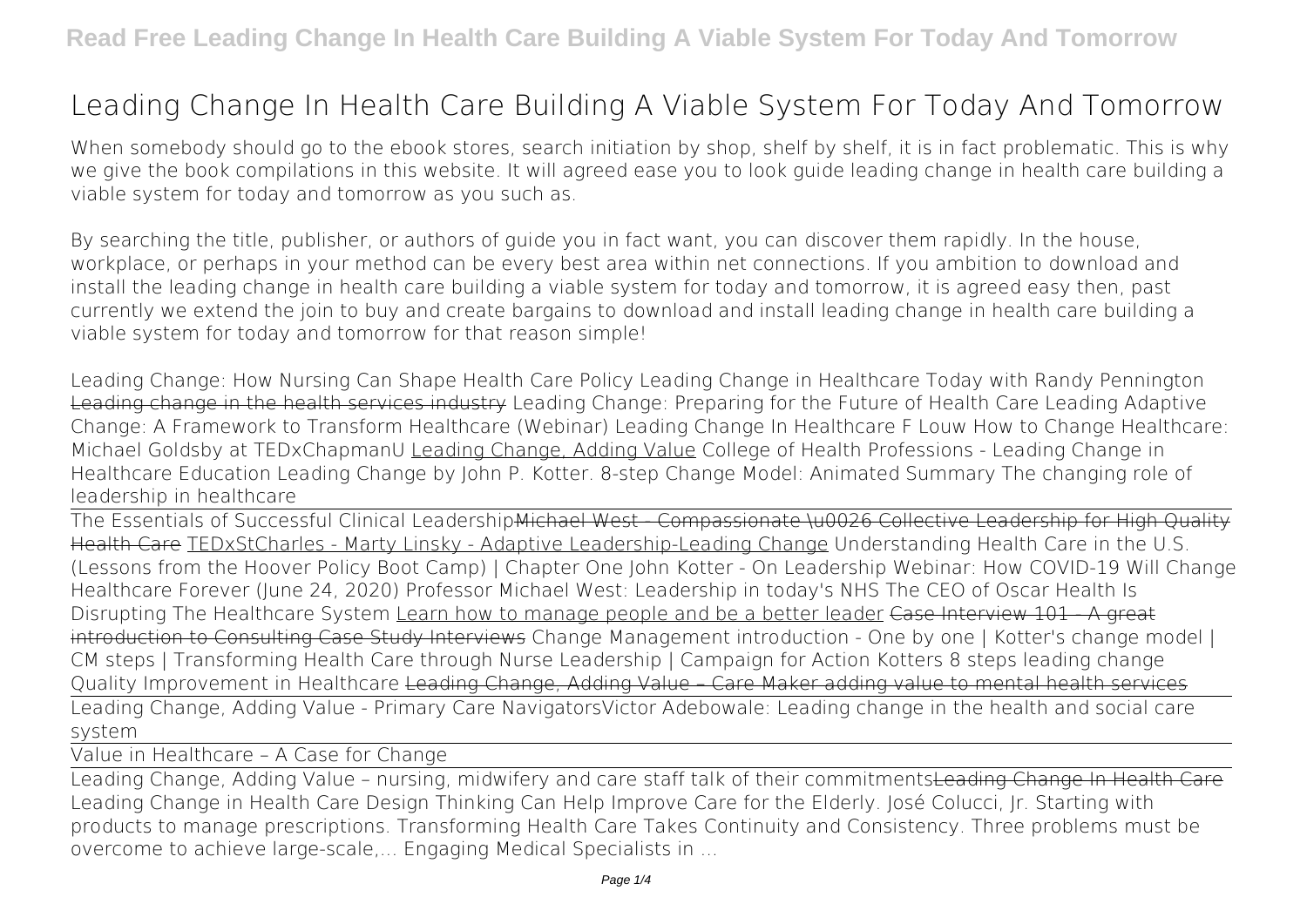## Leading Change in Health Care - Harvard Business Review

Key elements of change: The knowledge base regarding successful change in health care organizations can be summarized in eight crucial strategies or principles: (1) develop a vision for change, (2) focus on the change process, (3) analyze which individuals in the organization must respond to the proposed change and what barriers exist, (4) build partnerships between physicians and the administration, (5) create a culture of continuous commitment to change, (6) ensure that change begins with ...

## Effecting and leading change in health care organizations

Leadership is a featured track at the 2018 IHI National Forum on Quality Improvement in Health Care, December 9-12, 2018, in Orlando, MA, USA. In our experience designing and studying social movements in health, we have found that these seven engagement principles are key when organizing people to lead change and face uncertainty, both in and outside of health care settings.

# Leading Change? Seven Principles to Guide Your Work

The business of culture change concerns leadership more than management, hence successful health systems will need to build a bigger, more able group of leader-managers. Performance will depend upon development, adaptive development.

# Culture, Leadership & Performance: On Leading Change in ...

Instead of leading change, many health care organizations have reacted slowly to the need for change. Rather than view change as a necessary and expected outcome of the rapid developments in medicine, many yearn for a return of the "golden age of medicine," when it was perceived that the status quo was not being threatened by external forces.

## Effecting and Leading Change in Health Care Organizations ...

8-STEP PROCESS Create a Sense of Urgency. Help others see the need for change through a bold, aspirational opportunity statement that... Build a Guiding Coalition. A volunteer army needs a coalition of effective people – born of its own ranks – to guide it,... Form a Strategic Vision and ...

## The 8-Step Process for Leading Change | Dr. John Kotter

This aims to help those leading change in healthcare to understand the concept of change management and explore the application of theory and models in their own area of practice. The NHS Institute for Innovation and Improvement has produced Improvement Leaders' Guides (NHSI, 2008) to support the implementation of change at the front line of healthcare.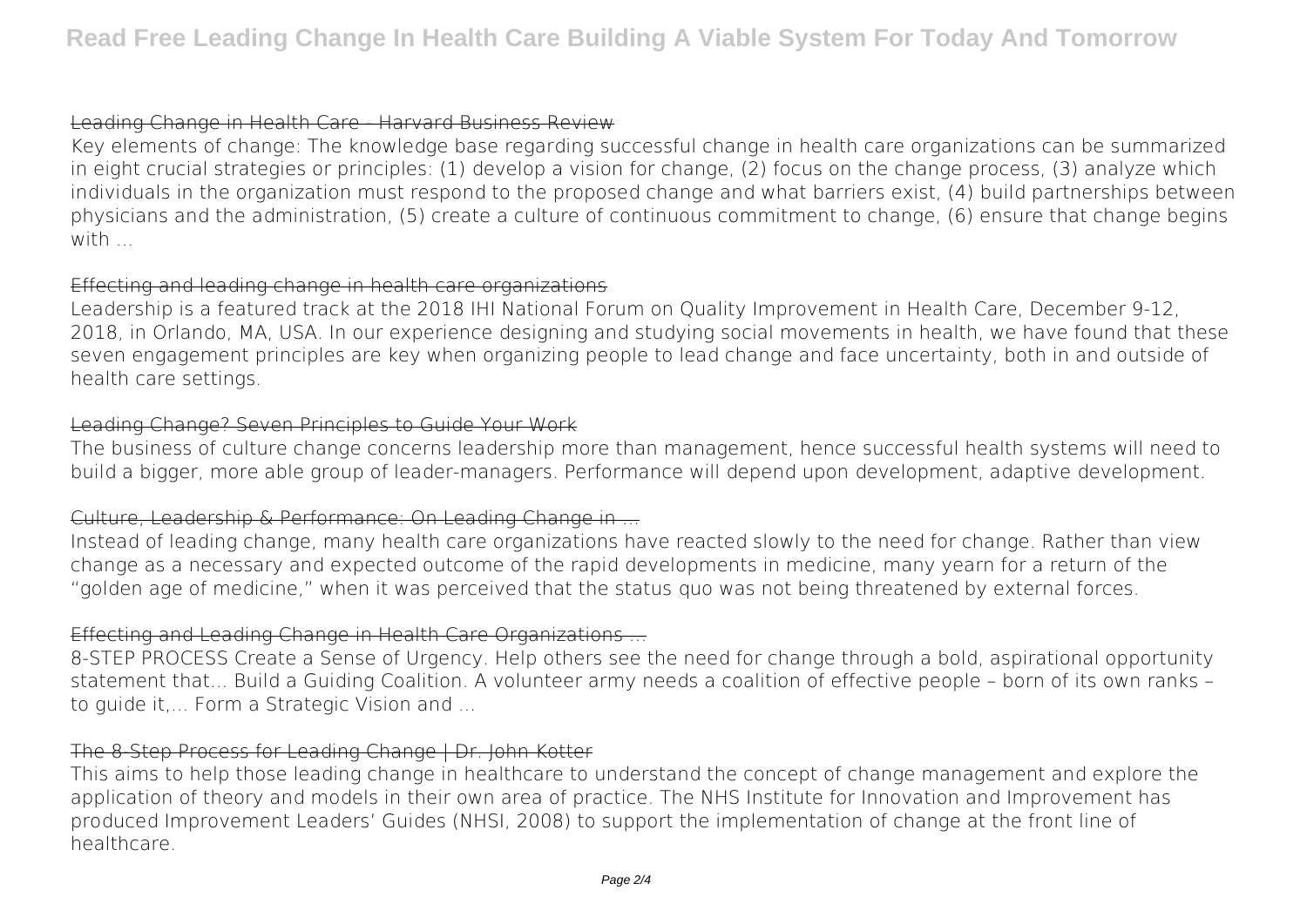# Leading change: 1 - identifying the issue | Nursing Times

The key leadership contribution of nursing, midwifery and care staff is crucial to maintaining high standards and delivering change. Leading Change, Adding Value sets out our shared ambitions and commitments that demonstrate our leadership potential and the role we can and must play.

## Leading Change, Adding Value - NHS England

Caring to change: how compassionate leadership can stimulate innovation in health care. This content relates to the following topics: Organisational culture; Part of Compassionate and inclusive leadership

#### Caring to change | The King's Fund

encourage healthcare professionals and managers to change their practice in line with the latest guidance. It is focused on the healthcare setting, but the general principles of change maybe applicable elsewhere. 65956\_HowToChangePractice6.indd 3 12/12/07 15:31:14

#### How to change NICE

leadership development in health care are needed to ensure a return on the huge investments made. Experience in leadership is demonstrably valuable in enabling leaders to develop their skills especially when they have appropriate guidance and support. In comparison with the focus on leader development, leadership development – the development of

# Leadership and Leadership Development in Health Care

We will write a custom Essay on Leading Change in Health Care Practice specifically for you for only \$16.05 \$11/page. 301 certified writers online. Learn More. More over, leadership helps to define the overall culture of the health care organizations, and it motivates the behavior of the nurses towards accomplishment of goals.

## Leading Change in Health Care Practice 2828 Words ...

Transformational change in health and care requires our collective focus to address the areas highlighted in this report: to strengthen understanding and approaches, to create effective ways of dealing with the barriers, to unlock the tremendous human potential of staff and communities, to optimise the environment to ensure it supports them, and to foster the collaborative leadership that can ...

# Transformational change in health and care: reports from ...

Leading Change: Lessons on Consumer-Driven Healthcare Brad Wensel, Healthgrades Healthgrades provides consumers with the information they need to make more informed decisions, including information about the provider's experience, patient satisfaction and hospital quality.